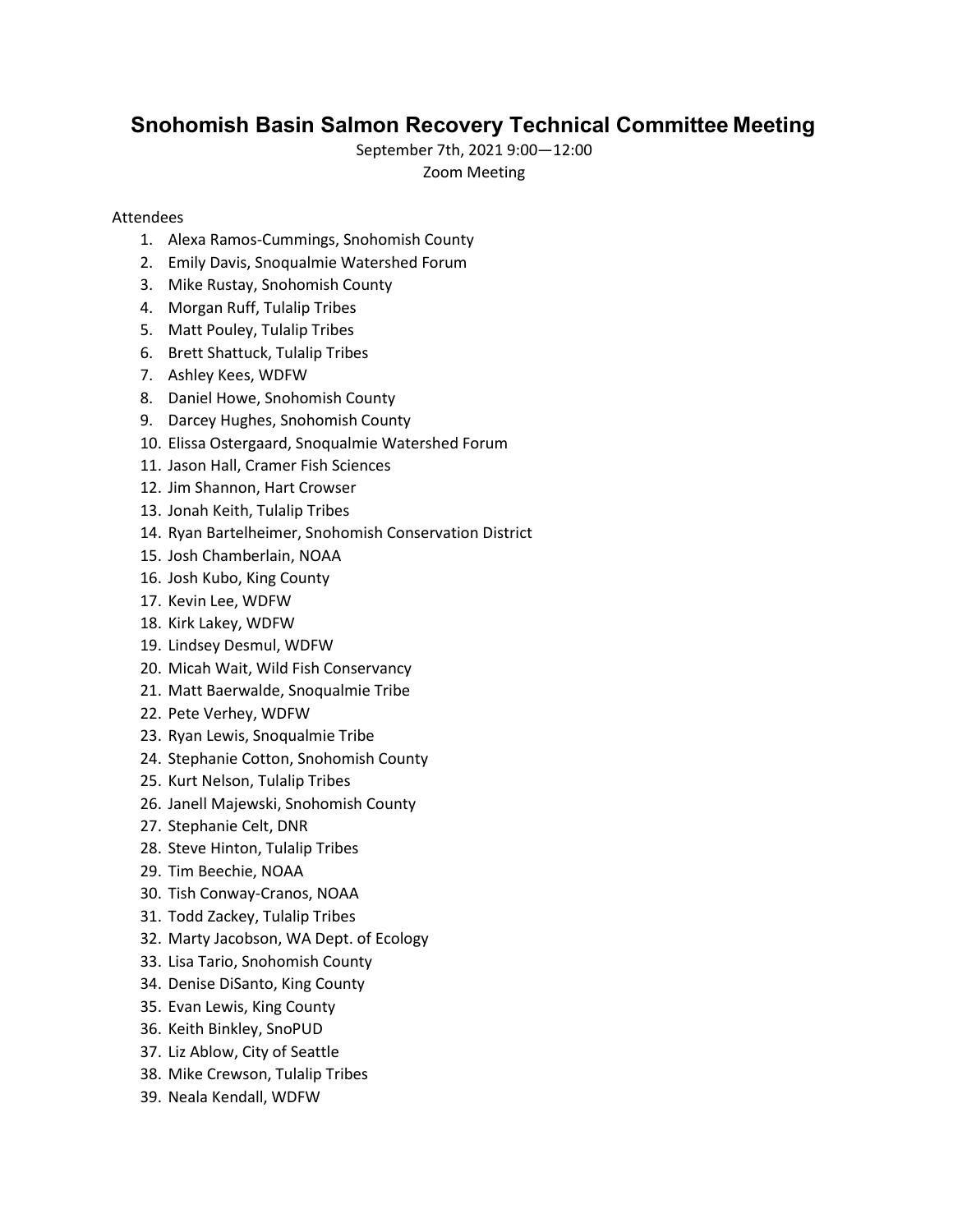40. Susan O'Neil, ESA

### **Introductions**

Mike opened the meeting with introductions and reviewed the agenda.

#### **Networking**

Attendees were sent to breakout rooms briefly for networking.

#### **Regional and Basin Updates**

Alexa shared the following updates from Gretchen.

- RCO/SRFB are revising the riparian planting project guidance in Manual 18. Many of the recommendations from regions (thanks Snoqualmie team) and lead entities have been taken into account in the last iteration. As we head in to the next (big) SRFB/PSAR grant round, sponsors should review the new guidance carefully.
- We expect to see some increased funding coming from the federal infrastructure bill. We'll pass on any news or opportunities that comes our way.
- Efforts have been happening to refine our project lists. Lead Entity (LE) staff are tackling the Salmon Recovery Portal (formerly Habitat Work Schedule) and working to update our management structure and project entries. Updated project information is needed to help generate multiple project lists per request of a number of different agencies and funding programs. Sponsors can expect we'll be reaching out to them to help us in our efforts.
- Plan Update Slow progress continues to be made, though capacity remains an issue. Susan O'Neil from ESA has been helping us in our plan update efforts. Her support (funded by PSP) is ending at the end of September. The core team will need to meet soon to re-assess our capacity and resources moving forward. Many thanks to Susan for her time, energy and guidance.
- In case you missed it Snohomish Basin partners continue to produce some excellent work check it out here: [https://www.eopugetsound.org/magazine/taking-temperature-salmon](https://gcc02.safelinks.protection.outlook.com/?url=https%3A%2F%2Fwww.eopugetsound.org%2Fmagazine%2Ftaking-temperature-salmon&data=04%7C01%7CAlexa.Ramos-Cummings%40co.snohomish.wa.us%7C7deb9c18a4f14465757608d971f9add4%7C6bd456aabc074218897c4d0a6a503ee2%7C1%7C0%7C637666139563689056%7CUnknown%7CTWFpbGZsb3d8eyJWIjoiMC4wLjAwMDAiLCJQIjoiV2luMzIiLCJBTiI6Ik1haWwiLCJXVCI6Mn0%3D%7C1000&sdata=I9HdAaE98WW4rnlZFxNmacjuUx6VyAGCFeqjIfbl5SY%3D&reserved=0)
- A few representatives from the Basin attended a workshop in July with LLTK to discuss findings of the Salish Sea Marine Survival Project. Encourage everyone to take a look at the final synthesis report and summary docs available on the LLTK website : <https://marinesurvivalproject.com/research-findings/>

Stephanie Celt gave an update on the DNR salmon strategy.

- As a reminder, DNR has been working on developing a salmon action plan for the agency with a focus on the Snohomish watershed and how they can better coordinate their resources and support the existing recovery plan within DNR.
- A draft action plan review with the Tulalip and Snoqualmie tribes is happening shortly and then there will be review with a wider audience in October.
- They are also looking for ways to enhance effectiveness of kelp and eel grass restoration, address capacity constraints in the basin by bringing on more staff (likely a watershed steward), and more.
- Stephanie hopes to bring more news to the next TC meeting and looks forward to collaborating with partners here.

### Guiding Principles & Membership Refresher

Mike reminded the group about the recent efforts to clarify and update committee membership "rules" and rosters. Members were asked to "re-up" their membership. Mike provided an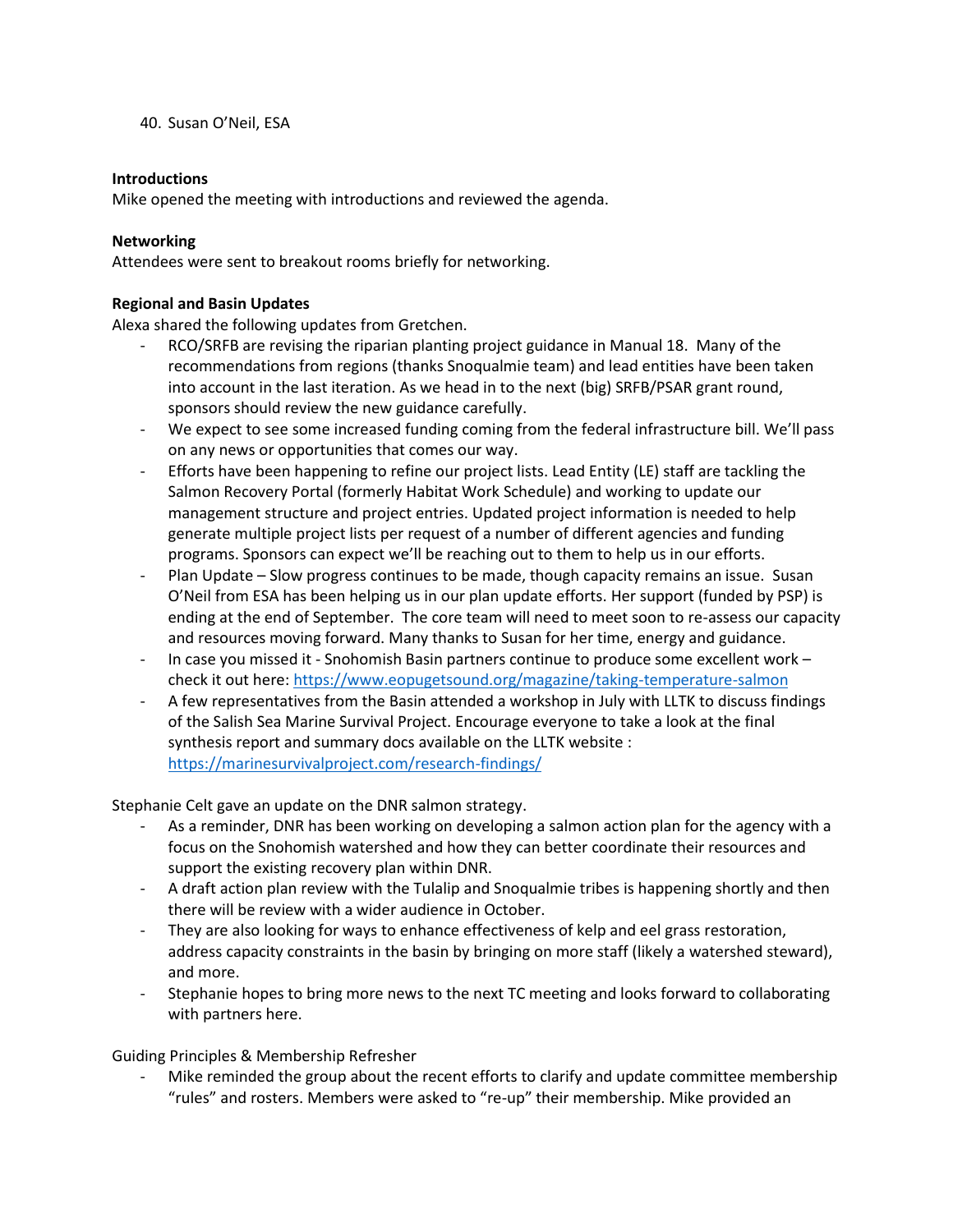update that Emily and he have been personally reaching out and are almost finished checking in with all member organizations.

### **Snohomish Life Cycle Model Update – Steve Hinton (Tulalip Tribes) & Tim Beechie (NOAA)**

Steve and Tim gave an overview of the project timeline. Contracting took a while and delayed project start up. The project kicked off in spring so there isn't very much to share yet, but they look forward to the committee's feedback.

The Habitat Assessment and Restoration Planning (HARP) workgroup was established and includes representatives from NOAA, Snohomish County, King County, Tulalip Tribes, and WDFW. This group helps make the decisions necessary to create the model such as which data sets to use.

Tim shared the Conceptual Model diagram and how habitat factors affect the lifecycle model parameters, i.e., fine sediment impacts egg-to-fry productivity. Then he shared the HARP Model Structure. Most of the work completed so far has been on the first steps: spatial data inputs and spatial analysis.

The spatial model components include: hydrography and attributes, salmon distribution, barrier inventory, shade, large river length and bank condition, floodplain habitat, fine sediment, wood abundance, and beaver ponds. Tim explained the data sets that were chosen for the various spatial components in both basins.

Changes have had to be made to adapt the model from the Chehalis version to work for the Snohomish and Stillaguamish watersheds, i.e., there are no spring Chinook in the Snohomish and Stillaguamish or coho jacks; yearling life-history variant for summer/fall Chinook in the Snohomish had to be added; and age structure data for both basins had to be gathered too.

Next steps - coding changes to the actual model won't take place until the spatial and habitat analyses are completed, which will likely not be until mid-winter at the soonest.

Mike Crewson asked about how they plan to do the age structure for Chinook in the Snohomish due to the yearling component and freshwater stage outmigration complexities. Tim described some options to address this: density-dependent and capacity-based equations using habitat use and survival data for yearling chinook or estimate the percent of fish that leave or stay and code that best guess into the model. And once fish get to the estuary, they have different survival rates (i.e. older fish having higher survival rates) to account for.

Kurt Nelson asked about how fish passage barriers are being considered by the model. Tim described how the barriers influence spawner and rearing capacity estimates.

Tim will plan to check back in with the TC around November after more progress is made.

### **Estuary Synthesis Update – Josh Chamberlin (NOAA)**

Josh explained that this is a large effort with many partners. The project draws on data from 10 estuary restoration projects and 15 years of estuary monitoring, and leverages information from other Puget Sound river deltas to describe how Chinook use tidal channel habitat in the Snohomish to ultimately help revise recovery targets and direct restoration efforts.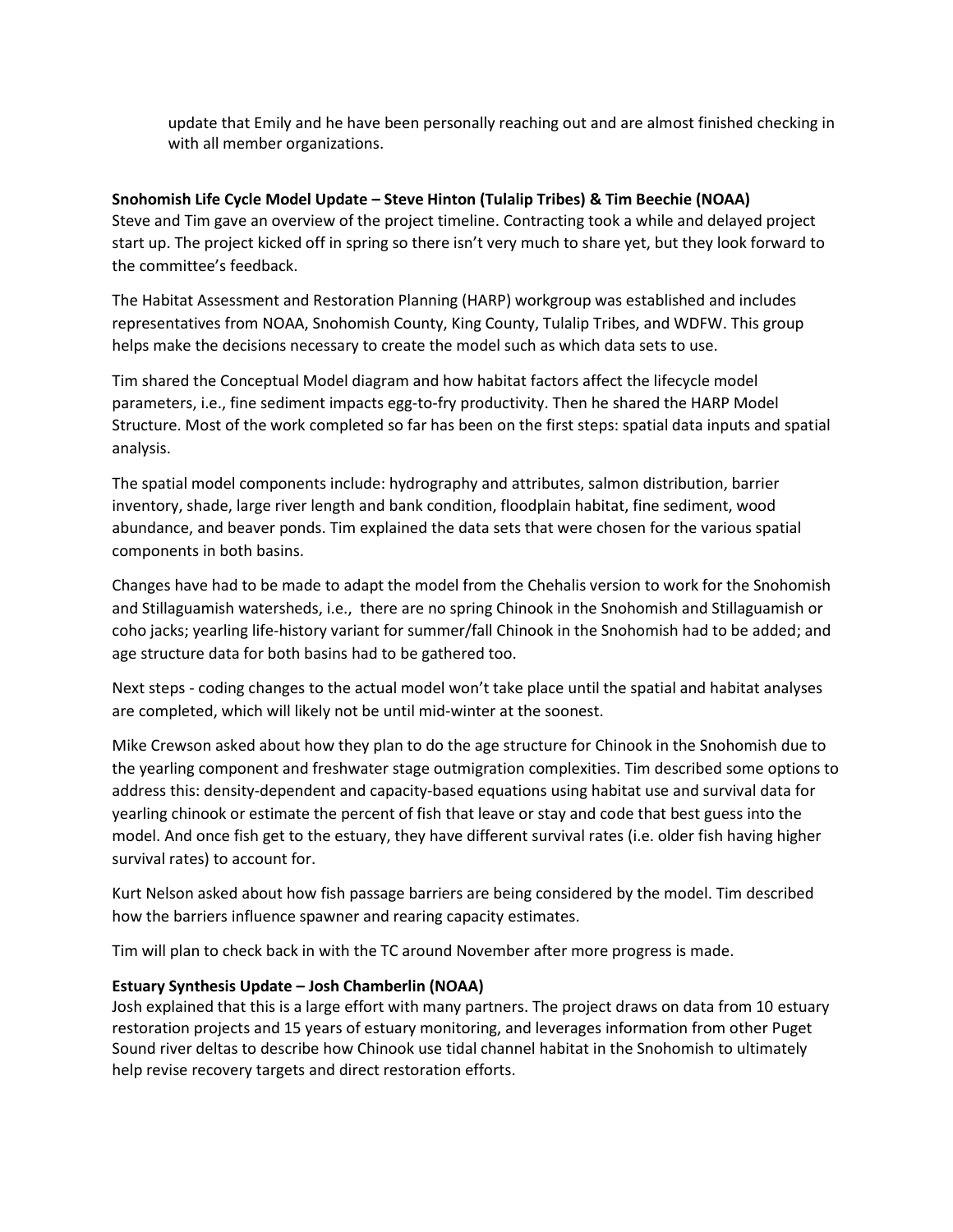Key takeaways:

- 1) location matters: this relates to Chinook salmon life history and the fact that freshwater capacity influences estuary restoration planning. Landscape connectivity is another important factor to consider because it influences the number of fish using the habitat.
- 2) habitat diversity is important: it relates to resource availability for juvenile salmon (bugs for them to eat) and thermal landscape which affects salmon growth opportunity
- 3) capacity is important and complicated: estuary habitat capacity is limiting salmon recovery

Response to restoration is positive though. Fish are observed using restored sites and continued monitoring should be a priority going forward.

Kurt Nelson asked about the years prior to Smith Island and Qwuloolt projects being included in a graphic demonstrating observed benefits of restoration based on Chinook use and density. Josh clarified that the image did not include Smith Island or Qwuloolt projects, but other work had occurred in the area prior to those projects and was shown to improve habitat (Spencer Island, Union Slough, etc.).

Josh Kubo asked about why although projections would indicate Smith Island should have higher salmon density than Qwuloolt, it doesn't appear to be so. Smith Island looks only half as dense. Josh Chamberlain said that it's likely because we only have the first year of data so far and the site's density will likely increase as time goes on. Qwuloolt followed a similar trend so they expect Smith to do so as well.

Josh Kubo asked about how in some years capacity is above what rearing capacity would suggest and what drivers might be causing that. Josh Chamberlain responded that in many other cases actual capacity has been observed at levels much higher than rearing capacity would indicate, but that is the nature of using modeling that cannot be 100% accurate. It could also be differences in resource production, thermal experiences, fluctuating fry proportion, etc. that influence thresholds by which fish move or not under these circumstances. For example, fish may tolerate higher densities as long as there are enough resources to support them but when resources are depleted then they move and therefore density is impacted. But our models can't measure all of these factors. More research on this could be helpful.

Tish Conway-Cranos asked about the salmon density graphics and the variations shown over time. She asked if they have compared them with the temperature trends and if there could be a connection. Josh said it didn't appear so. Josh noted fish seemed less sensitive to temperature inside the study sites than at the reference site.

Tish asked about natal vs. non-natal use at the sites. Josh spoke to how this is looking mostly at the lower part of the estuary which makes up over 90% of the rearing habitat for natal fish so it brings up a question of capacity. For example, the Skagit is putting out millions of fish that often can't reside in the Skagit estuary and are found in pocket estuaries or the Snohomish.

Mike Rustay asked if our juvenile targets are way too high or do we need more capacity? Josh responded that our targets are not too high, but we need to think about where we plan restoration. Distributing projects more upstream would increase the capacity per unit area much more and this is based on the relationship of connectivity. Josh emphasized that this data is focused on early migrants and hasn't yet been expanded to all outmigrants.